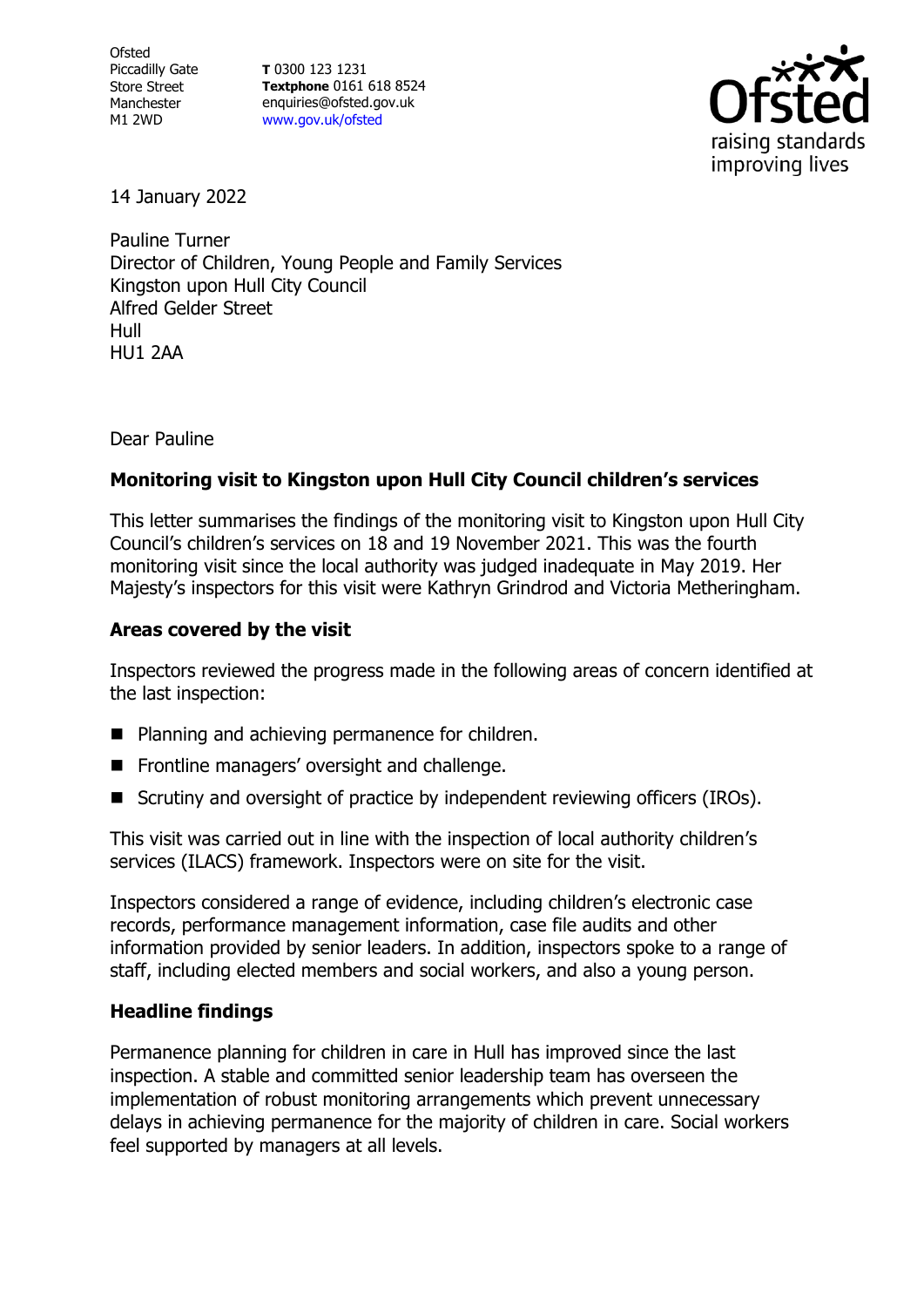

Some team managers are not always effective in their role in ensuring that children's plans are progressing at pace, although strong IRO and senior manager oversight ensures that this does not have a detrimental impact on children's permanence plans. There is also work to do to improve the impact that auditing activity has for individual children. Senior leaders are aware of these areas for development and have plans to address them.

## **Findings and evaluation of progress**

Permanence options for children are considered at an early stage. The weekly best practice scrutiny panel, which has been implemented since the last inspection, provides a forum for senior managers to have oversight of plans for children who have very recently come into care. This ensures that early plans for children are usually well formed and any required actions are in progress by the time of the second review meeting for children.

Parallel planning is considered early, meaning alternative plans for children are in progress should they be needed. Permanence planning is also regularly revisited for children who have been in care for some time. The sense of urgency in progressing permanence plans and preventing delays for children is an improvement since the last inspection.

Children's wishes and feelings inform decisions about them returning to their families or discharging care orders. Risks to children are carefully considered, and decisions about children returning home or care orders being discharged are made at the right time for children. This leads to children feeling more invested in their plans being successful.

Family members are considered as potential connected carers when appropriate, and assessments and checks about them are usually completed quickly and thoroughly. The local authority still has a small number of children in unlawful placements due to delays in the completion of viability assessments of potential carers, although the number of children concerned is much reduced since the last inspection. Extra resource has recently been secured to further address this issue and ensure that connected carers are ratified at panel promptly.

Connected carers are well supported by social workers, which includes the facilitation and support of contact arrangements with people that children wish to see. While family members are routinely considered as potential carers for children, they are not always asked to support existing connected carer placements. For a small number of children, this is a missed opportunity to stabilise their placement with family members.

When children are placed in long-term foster care, careful consideration is given to ensure that they are well matched and supported. The match is endorsed at panel,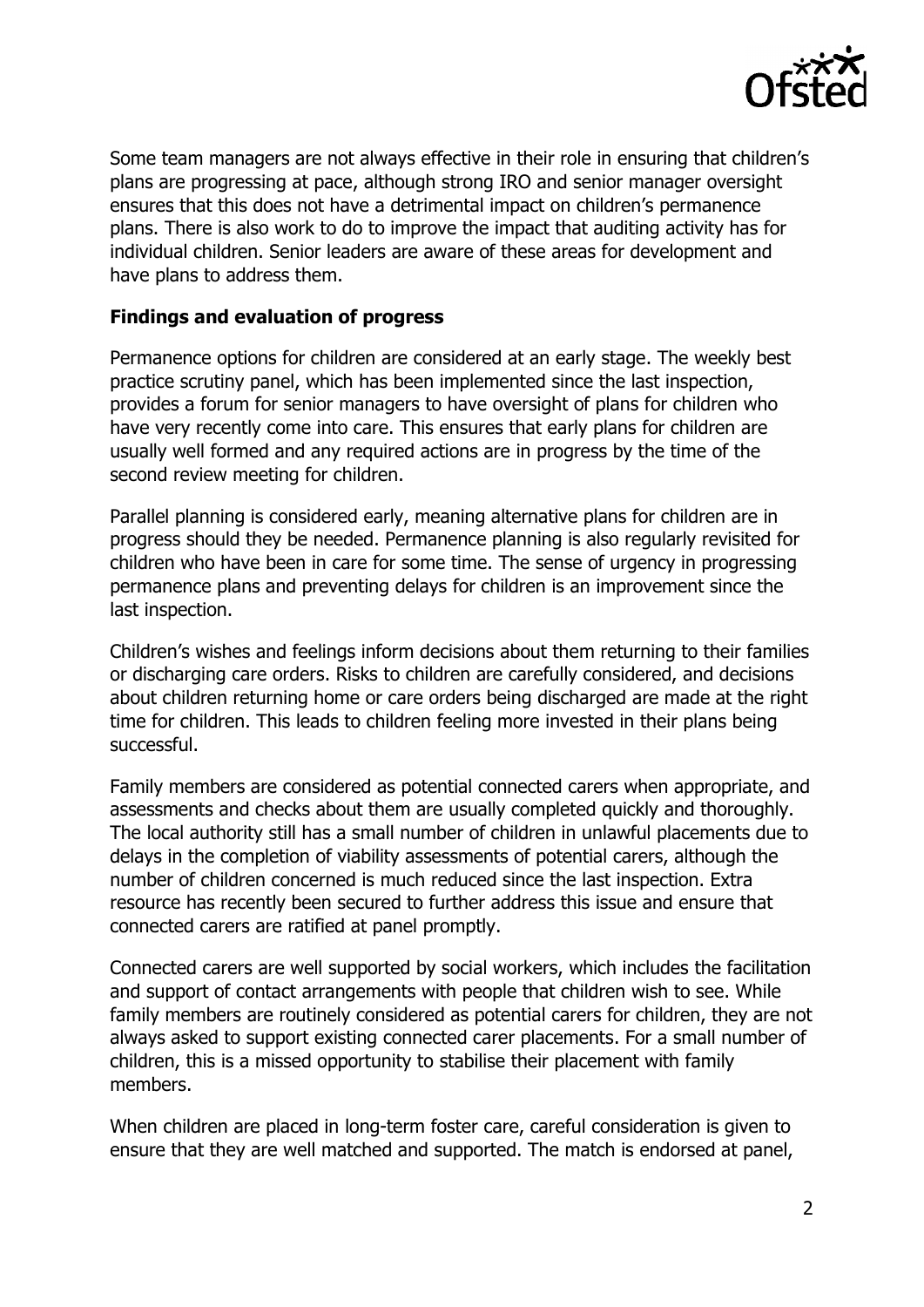

giving children an increased sense of permanence and belonging. Children in longterm foster care are generally settled and making good progress.

Special guardianship orders (SGOs) are usually considered when it is appropriate for children and a significant number of SGOs have been granted since the last inspection. This means that most children are not in care for longer than they need to be. There are still a small number of children whose SGO plans have not progressed when they could. The local authority recognises this and funding is in place to create additional resource to further increase the numbers of children leaving care via an SGO or discharge of a care order when the time is right for them to do so.

When an SGO is felt to be the most appropriate plan for a child, detailed assessments and support plans are completed. Special guardians sign agreements to confirm their understanding about their responsibilities to the child. Most children continue to receive support and active planning post their SGO being granted. A small minority of children in specific parts of the service experience a delay in support being offered after their SGO has been granted. While detriment to those children is not apparent, this lack of support risks the stability of the arrangements in the early days post-order.

Adoption planning is timely, thorough and in children's best interests. Adoption tracking meetings monitor all children with a potential plan of adoption. The increasing consideration and use of early permanence placements, along with quality pre-birth processes, are ensuring that children do not experience instability and unnecessary placement moves when their plan is one of adoption.

IRO oversight of progress for children is now a strength in Hull. IROs speak to and see children in between formal review meetings and check the progress of plans at regular intervals. This ensures that the right actions happen at the right time for the majority of children. IROs know their children well and ensure that their voice is heard and considered. When children attend their meetings, they are encouraged to actively participate.

Review meetings for children in care happen regularly. They are thorough, consider the proposed plans for children and agree appropriate actions to progress them. While IROs endorse or challenge plans for children, written records are not always clear why the proposed plan is felt to be the best option for the child, over and above other potential options. It is also not always clear from written records why plans about children have changed, if they do change. This limits children's future understanding of decisions made about them should they read their records at a later date.

Social workers know their children well. They see them regularly and the time they spend with them has a purpose. Social workers ensure that children's voices are heard in plans and meetings about them. Direct work with children helps their wishes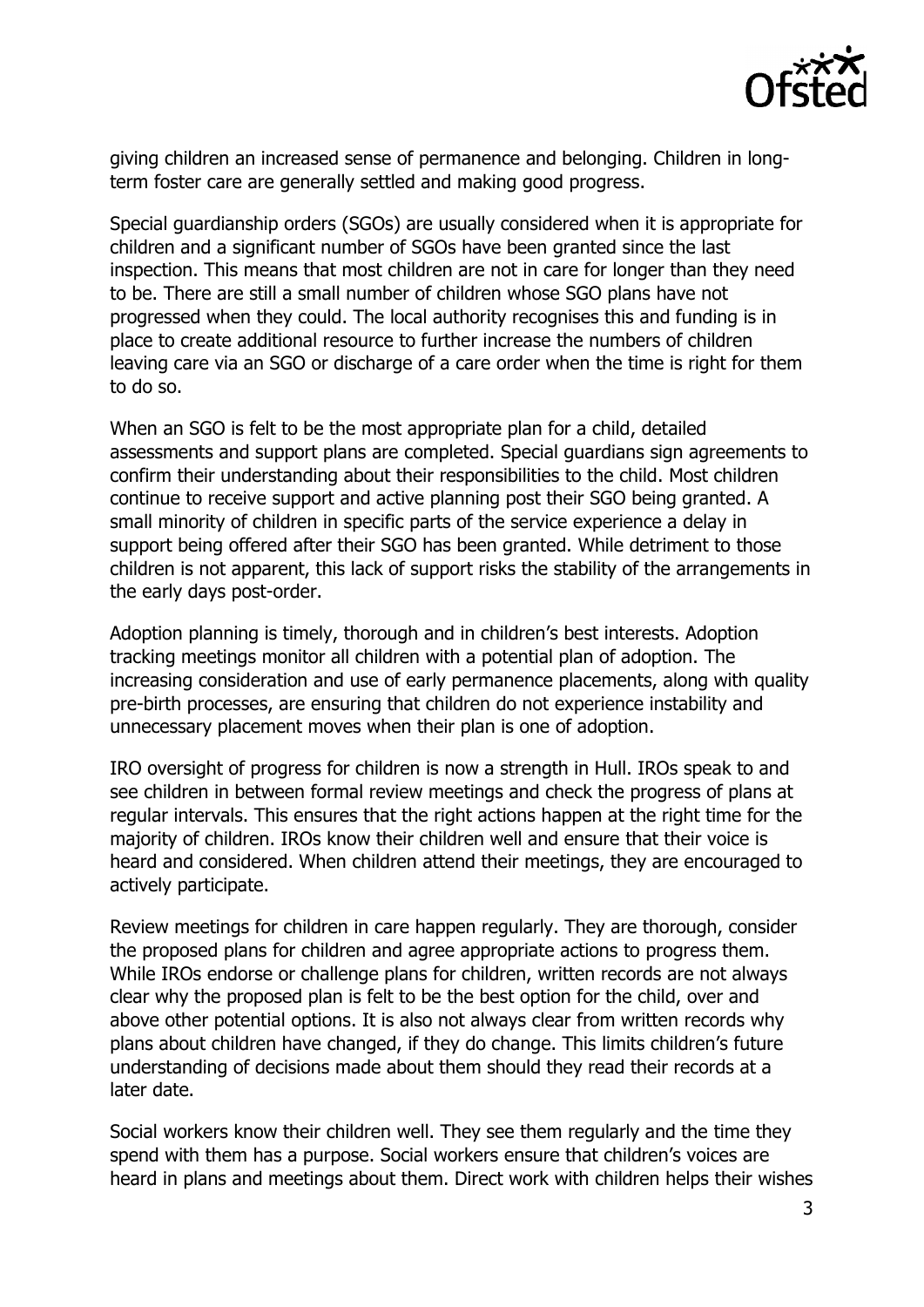

and feelings to be considered in planning about them. Life-story work is completed when adoption is the plan for children. For children in long-term care, the completion of life-story work is more ad hoc and unplanned. Children in long-term care would benefit from life-story work having clear focus and objectives.

A stable and permanent senior leadership team is continuing to drive progress in areas of permanence for children. Strong corporate and political backing means that the local authority is responsive to new challenges.

The significant improvements in performance management systems and data since the last inspection mean that information about the service is detailed and 'live'. The local authority's self-assessment and performance data and the observations from this visit show synergy, meaning the local authority knows itself well.

Improved transparency means that senior leaders and elected members have more confidence in their knowledge about the service children receive. The chief executive and lead member are now in a more informed position to accurately hold the senior leadership team to account for the quality of social work practice with children. The improved focus from elected members in their corporate parenting role, alongside strong corporate ownership, has led to noticeable improvements in achieving permanence for children.

Leaders are working to rebuild the confidence that partner agencies and the judiciary have in social work practice with children in Hull. This is leading to more effective strategic relationships and enabling the further development of services for children.

The social work model of practice in Hull is beginning to embed further in work with children. While there is more to do to build social workers' confidence in their use of the model, it is starting to bring focus and consistency to practice with children.

Auditing activity is giving leaders and members a broad picture of practice and compliance. Audits do not always focus sufficiently on improving children's outcomes, and actions from audits are not always routinely followed up in supervision with social workers. This means potential improvements for individual children are not always promptly completed.

Social workers feel that their caseloads are usually manageable, although some social workers do have high caseloads. Reducing social worker caseloads through a reduction in social worker vacancy rates is a continuing priority for the authority, and detailed recruitment and retention plans are in place.

Social workers describe very supportive managers at all levels. Newly qualified social workers benefit from a range of support, including the assessed and supported year in employment (ASYE) coordinator role. Social workers receive regular case and personal supervision, and some of this is reflective in nature. However, first-line managers do not always hold social workers to account and challenge them when